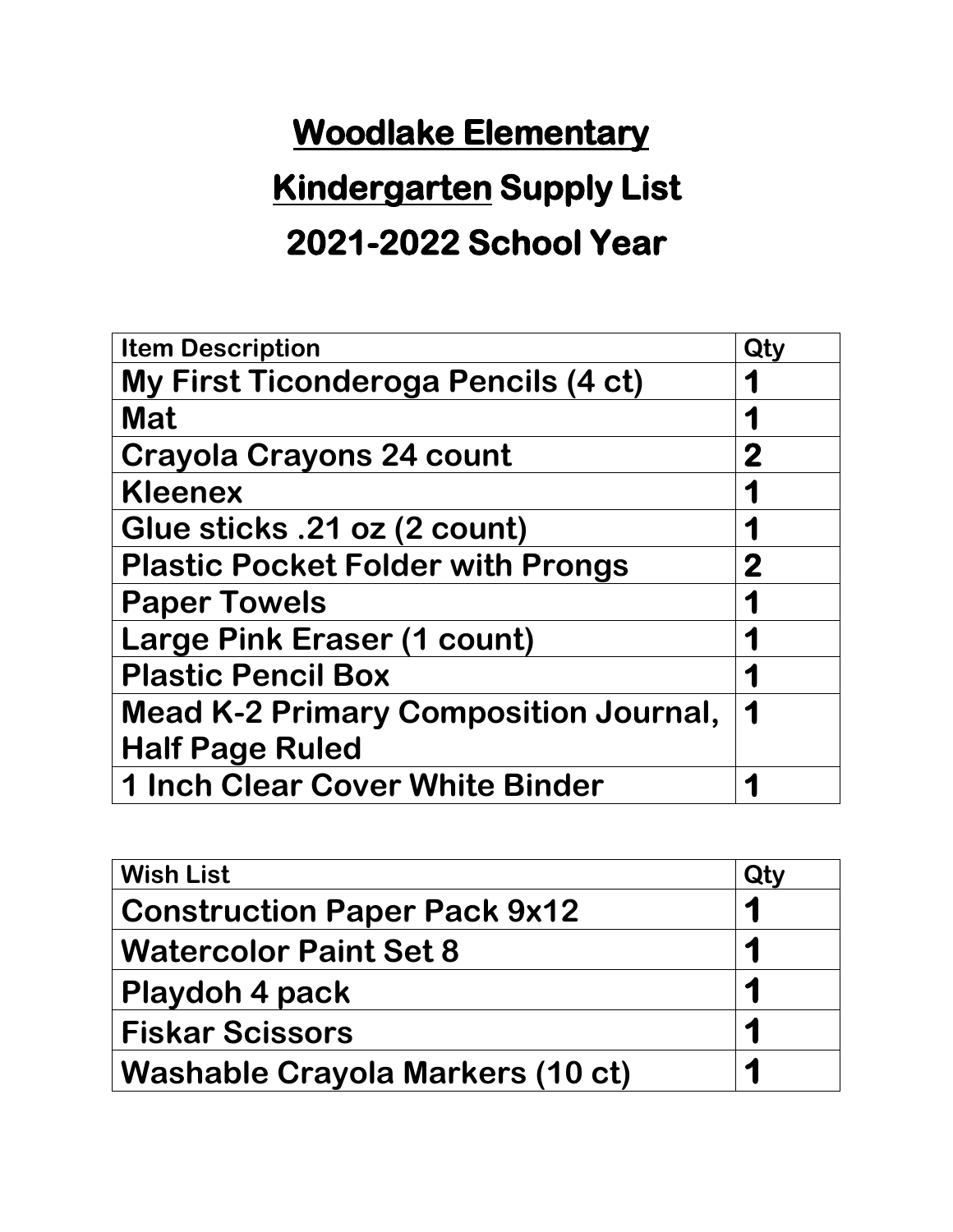## **1 st Grade Supply List**

#### **2021-2022 School Year**

| <b>Item Description</b>                  | Qty          |
|------------------------------------------|--------------|
| #2 Ticonderoga Pencils (24 Count)        | 1            |
| Glue Sticks .21 oz (6 Pack)              |              |
| 1-inch white clear cover binder          | 1            |
| <b>Crayola crayons (24 count)</b>        | $\mathbf{2}$ |
| <b>Fiskar Scissors</b>                   | 1            |
| <b>Kleenex</b>                           |              |
| <b>Paper Towels</b>                      |              |
| <b>Marble Composition Notebook</b>       | $\mathbf{2}$ |
| <b>Plastic pocket folder with prongs</b> |              |
| <b>Primary Journal 1/2 Picture</b>       |              |

| <b>Wish List</b><br><b>Clear zipper pouch</b> |  |
|-----------------------------------------------|--|
|                                               |  |
|                                               |  |
|                                               |  |
|                                               |  |
|                                               |  |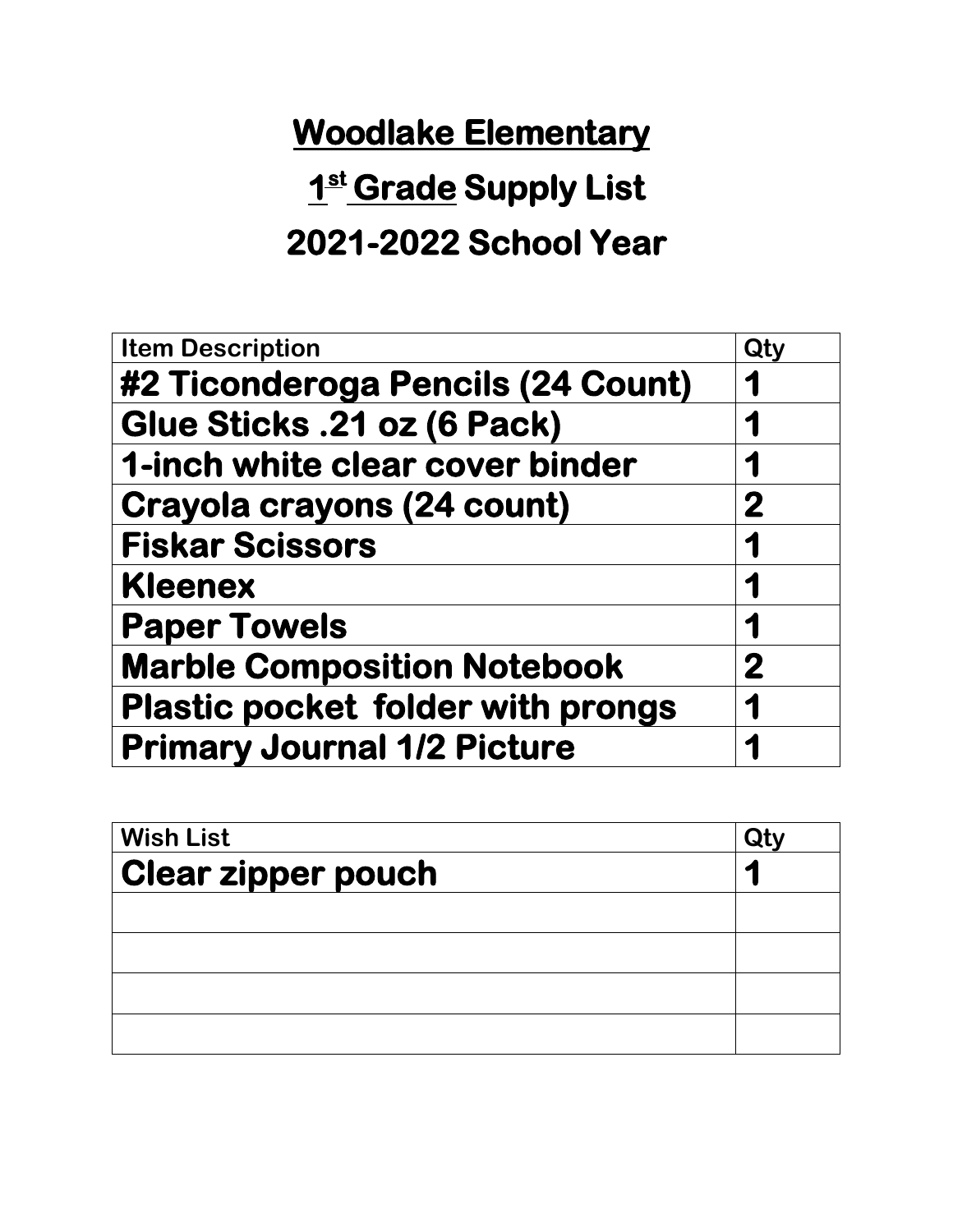# **2 nd Grade Supply List**

### **2021-2022 School Year**

| <b>Item Description</b>                  | Qty      |
|------------------------------------------|----------|
| #2 Pencils 24 count                      | 2        |
| .77 oz glue sticks 3 pack                | $\bf{2}$ |
| <b>Colored Pencils 12 pack</b>           |          |
| <b>Crayons 24 count</b>                  | 2        |
| <b>Fiskar Scissors</b>                   |          |
| <b>Plastic Pocket Folder with prongs</b> |          |
| <b>Kleenex</b>                           |          |
| Large Pink Eraser (3 count)              |          |
| <b>Marble Composition Notebook</b>       | 3        |
| Loose Leaf paper (175 sheets)            |          |
| <b>Paper Towels</b>                      |          |
| <b>Plastic Pencil Box</b>                |          |

| <b>Wish List</b>                        | Qty |
|-----------------------------------------|-----|
| <b>Construction Paper Pack (9 X 12)</b> |     |
| <b>Washable Crayola Markers (10 ct)</b> |     |
|                                         |     |
|                                         |     |